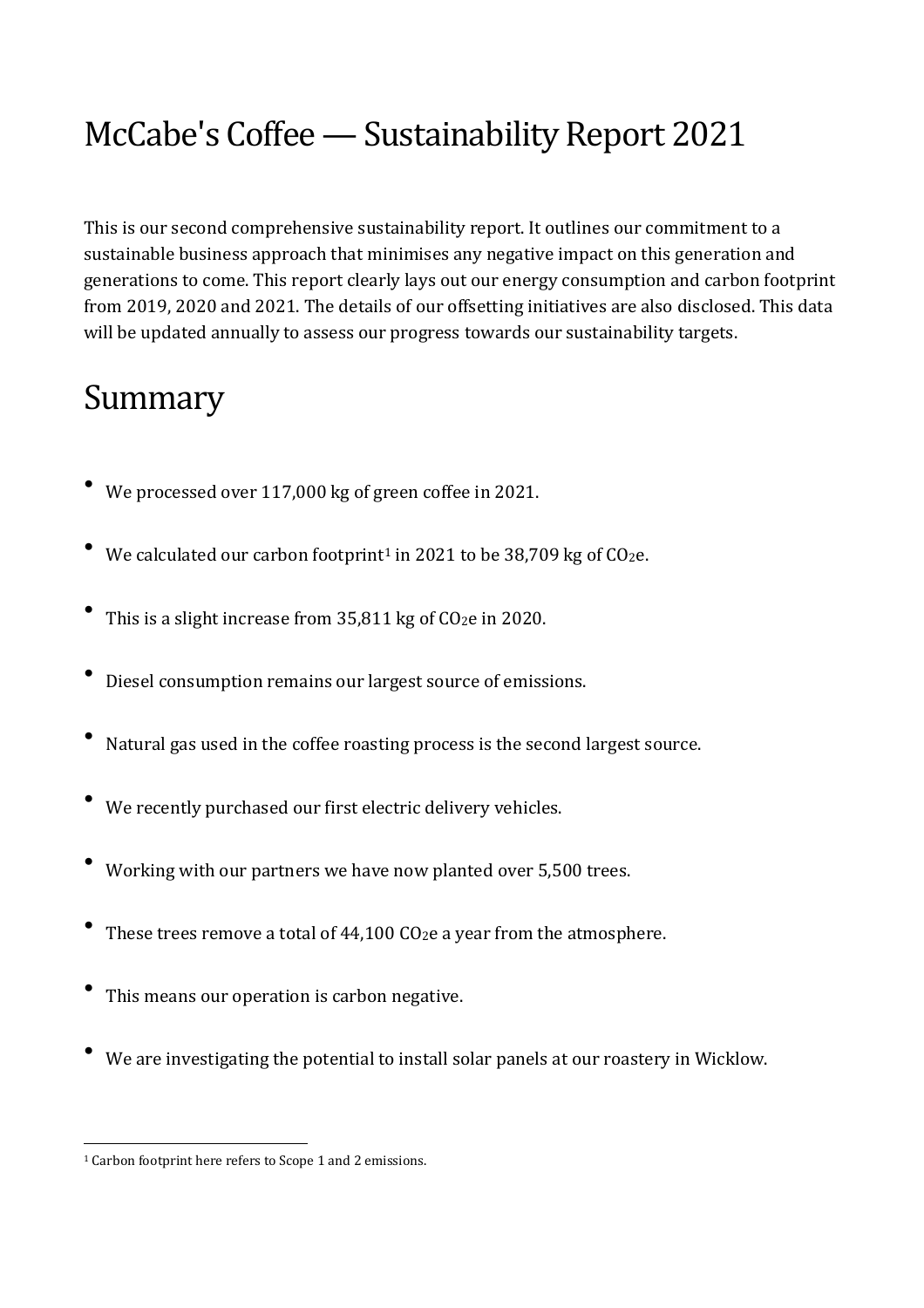## Carbon Footprint

This is an organisational carbon footprint that considers the greenhouse gases (GHG) emitted directly and indirectly by an organisation. GHG emissions are categorised into three groups or 'Scopes' by the most widely-used international accounting tool, the GHG Protocol.

Scope 1 covers direct emissions from owned or controlled sources.

Scope 2 covers indirect emissions from the generation of purchased electricity, steam, heating, and cooling consumed by the reporting company.

Scope 3 includes all other indirect emissions that occur in a company s value chain.

| Scope 1                                                                                                      | Scope 2 | Scope 3                                                 |
|--------------------------------------------------------------------------------------------------------------|---------|---------------------------------------------------------|
| Diesel combustion in delivery   Purchased electricity<br>vehicles<br>Gas combustion in the coffee<br>roaster |         | Business travel<br>Coffee importation<br>Waste disposal |

This study aims to quantify the Scope 1 and 2 emissions resulting from the processing and distribution of our coffee in Ireland. The Scope 3 emissions resulting from business travel, waste, and coffee importation are also investigated. The reporting period for each year was from the 1st of January to the 31st of December.

The first step required to calculate our carbon footprint was to gather all the relevant activity data. This was obtained from company records such as electricity and gas bills. All relevant activity data used in this report can be viewed in the Appendix.

This activity data was then translated into a carbon footprint using suitable emission factors. These were sourced from the Sustainable Energy Authority of Ireland (SEAI) and the UK Department for Business, Energy & Industrial Strategy (BEIS). The table on the next page shows the breakdown of our carbon footprint by source.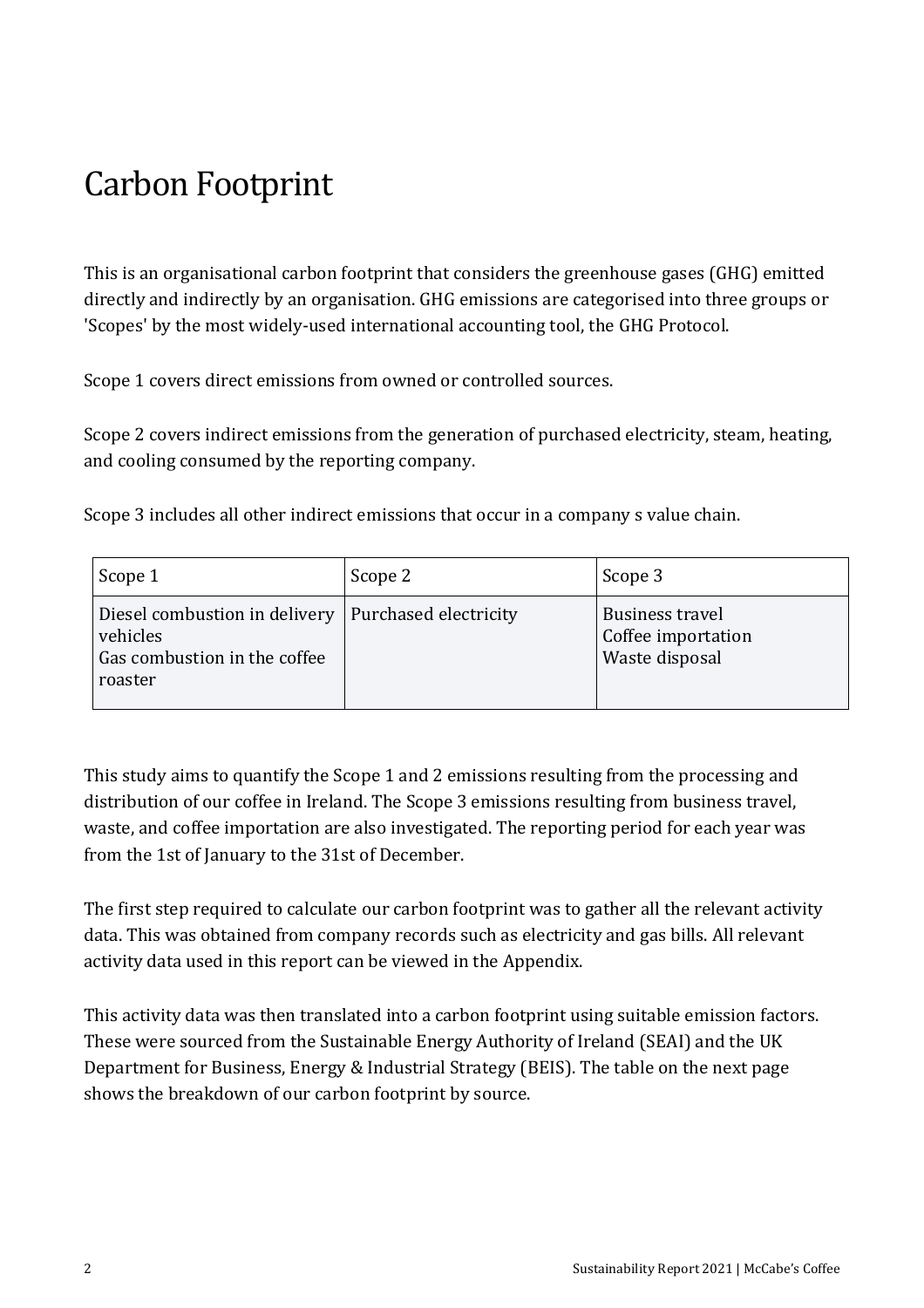Carbon Footprint Breakdown

|                        | 2019                                  | 2020                             | 2021                                  |
|------------------------|---------------------------------------|----------------------------------|---------------------------------------|
| Scope 1                | $\left[\text{kg CO}_2\text{e}\right]$ | $\left(\text{kg }CO_{2}e\right)$ | $\left[\text{kg CO}_2\text{e}\right]$ |
| Natural Gas            | 14,454                                | 13,660                           | 14,501                                |
| Diesel                 | 16,755                                | 17,710                           | 19,706                                |
| Scope 2                |                                       |                                  |                                       |
| Electricity            | 4,406                                 | 4,440                            | 4,952                                 |
| Scope 3                |                                       |                                  |                                       |
| <b>General Waste</b>   | 15                                    | 24                               | 17                                    |
| <b>Recycling Waste</b> | 38                                    | 32                               | 37                                    |
| Organic Waste          | 37                                    | 26                               | 25                                    |
| <b>Business Travel</b> | 3,516                                 | $\overline{0}$                   | $\overline{0}$                        |
| Coffee Importation     | 24,005                                | 20,504                           | 23,090                                |
| Scope $1 + 2$          | 35,616                                | 35,811                           | 38,709                                |
| Scope $1 + 2 + 3$      | 63,227                                | 56,397                           | 61,879                                |

The calculations reveal that our Scope  $1 + 2$  carbon footprint in 2021 was 38,709 kg of CO<sub>2</sub>e. This is a slight increase from 35,811 kg of CO<sub>2</sub>e in 2020.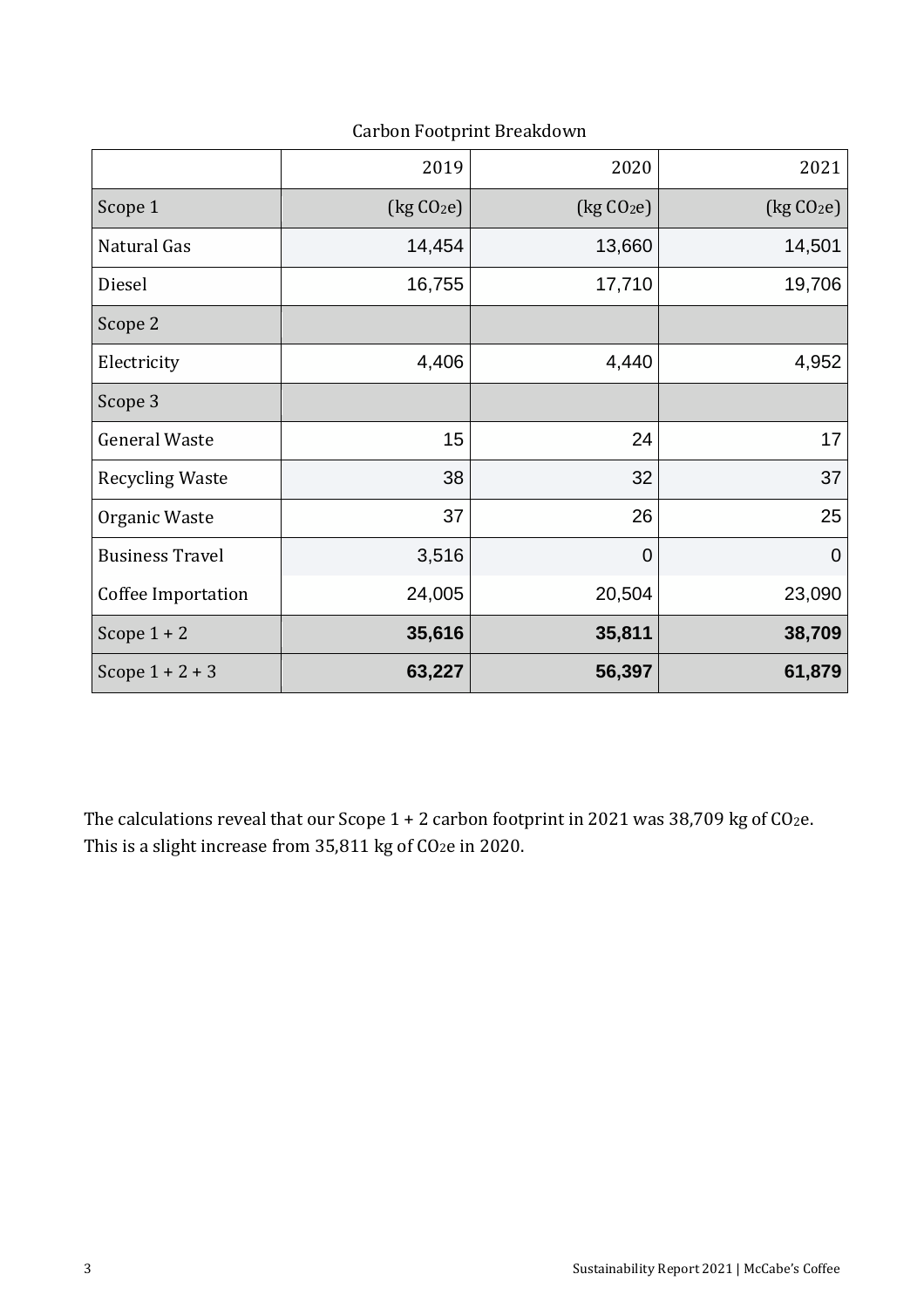#### Scope 1 + 2 Breakdown



Scope 1 + 2 Emissions in 2021 by Source

Diesel consumption in our delivery vans clearly dominates our carbon footprint. This finding has led us to identify electric vehicles as a key decarbonisation strategy. Natural gas, which is used to provide heat in the coffee roasting process, is much more difficult to replace. We investigated the potential to use biogas, however, this fuel source is currently not compatible with our coffee roaster. We will continue to look out for emerging solutions in this space. Purchased electricity is responsible for a relatively small share of emissions as Ireland's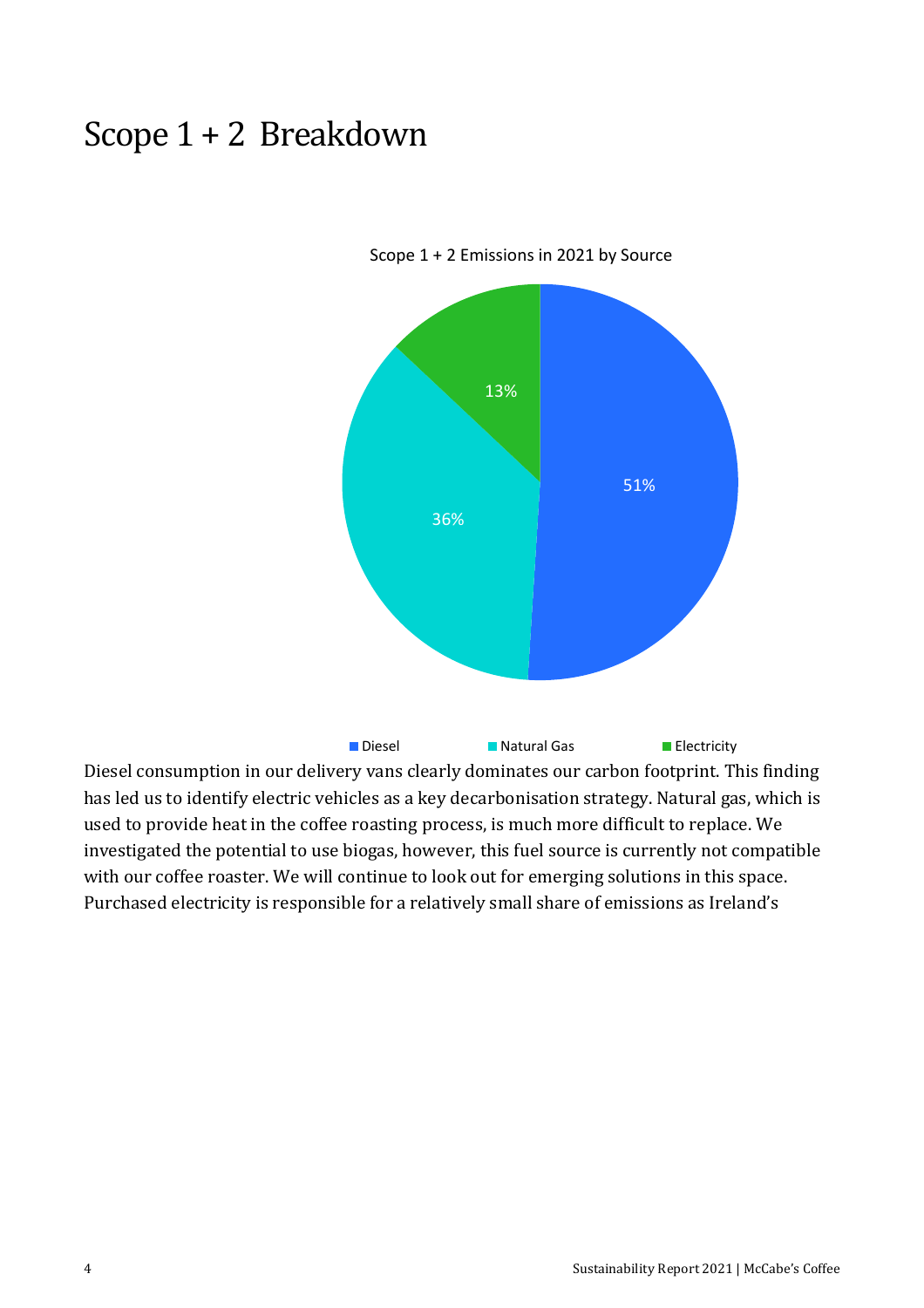electricity system has decarbonised significantly in recent years. In 2020, 42% of Ireland's electricity generation came from renewable sources, mainly wind energy2.



Change in Scope 1 + 2 Emissions

Emissions from natural gas increased in 2021 due to the higher volume of coffee beans being roasted across the year compared to in 2020. Diesel emissions increased, while electricity emissions remained largely constant.

<sup>2</sup> SEAI Provisional Energy Balance 2020. View [here.](https://www.seai.ie/news-and-media/provisional-energy-balanc/)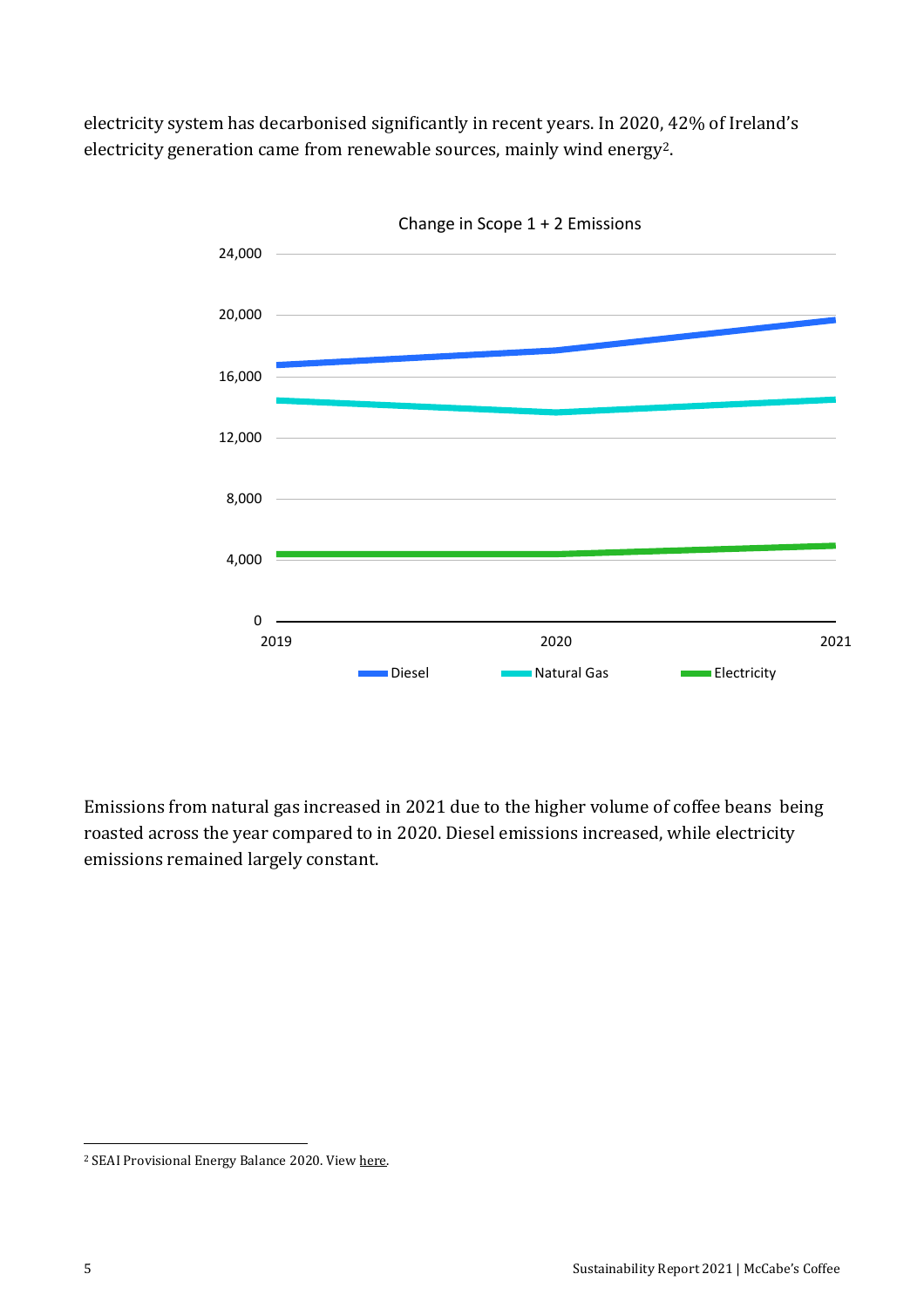#### Scope 1 + 2 + 3 Breakdown



The pie chart above clearly shows Scope 1 and 3 emissions dominate our carbon footprint. As we reduce our Scope 1 emissions it is likely Scope 3 emissions will come to represent a greater percentage of our yearly total. Due to the lack of operational control over activities that cause Scope 3 emissions they can be difficult to reduce. Despite this, we are committed to finding suppliers who share our vision and also take decarbonisation seriously.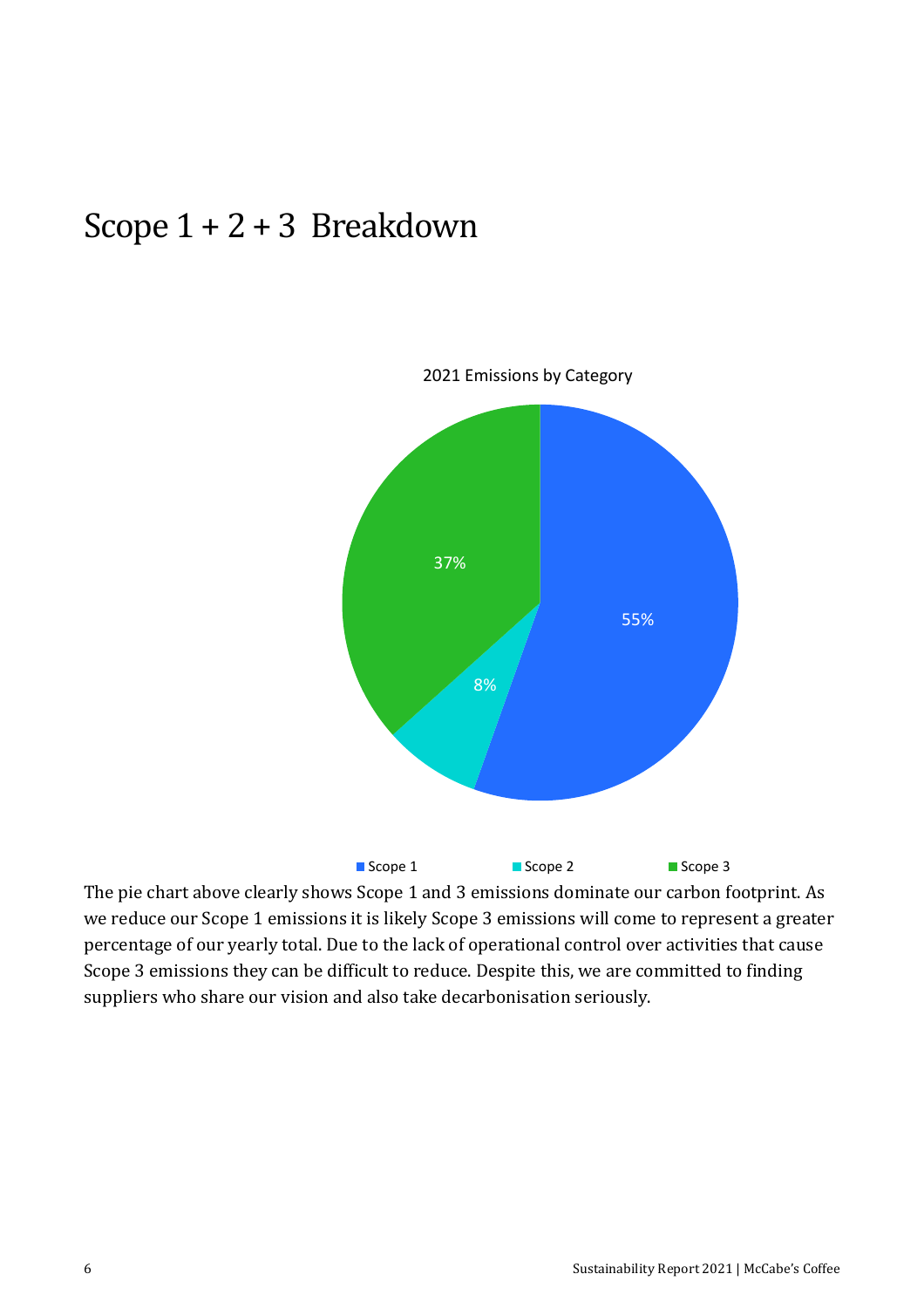# **Carbon Offsetting**

We ve teamed up with Hometree, an Irish charity whose work is to establish and conserve permanent native woodland in Ireland, encouraging land regeneration and biodiversity through afforestation, restoration and education. We have planted 940 trees with Hometree in Milltown Malbay, Co. Clare.

We have also partnered with Tree Nation to plant 4,600 trees across five different countries. The projects we are involved in are outlined in the table below.

| Project                                      | Country       | Number of Trees |
|----------------------------------------------|---------------|-----------------|
| <b>Usambara Biodiversity</b><br>Conservation | Tanzania      | 2,550           |
| <b>Cocoa Farmer Agroforestry</b>             | Cameroon      | 1,000           |
| <b>Eden Projects</b>                         | Madagascar    | 850             |
| Reforest the Mata Atlântica                  | <b>Brazil</b> | 100             |
| <b>Trees for Water</b>                       | India         | 100             |

Together these projects will offset 41,100 kg of CO2e each year, which is more than our current carbon footprint (Scope  $1 + 2$ ). Therefore, our operations in Ireland are carbon negative.

|                      | Number of Trees Planted | Total CO2 Sequestration (kg of<br>$CO2e$ / year) |
|----------------------|-------------------------|--------------------------------------------------|
| HomeTree (Co. Clare) | 940                     | 2,700                                            |
| <b>Tree Nation</b>   | 4,600                   | 41,400                                           |
| Total                | 5,540                   | 44,100                                           |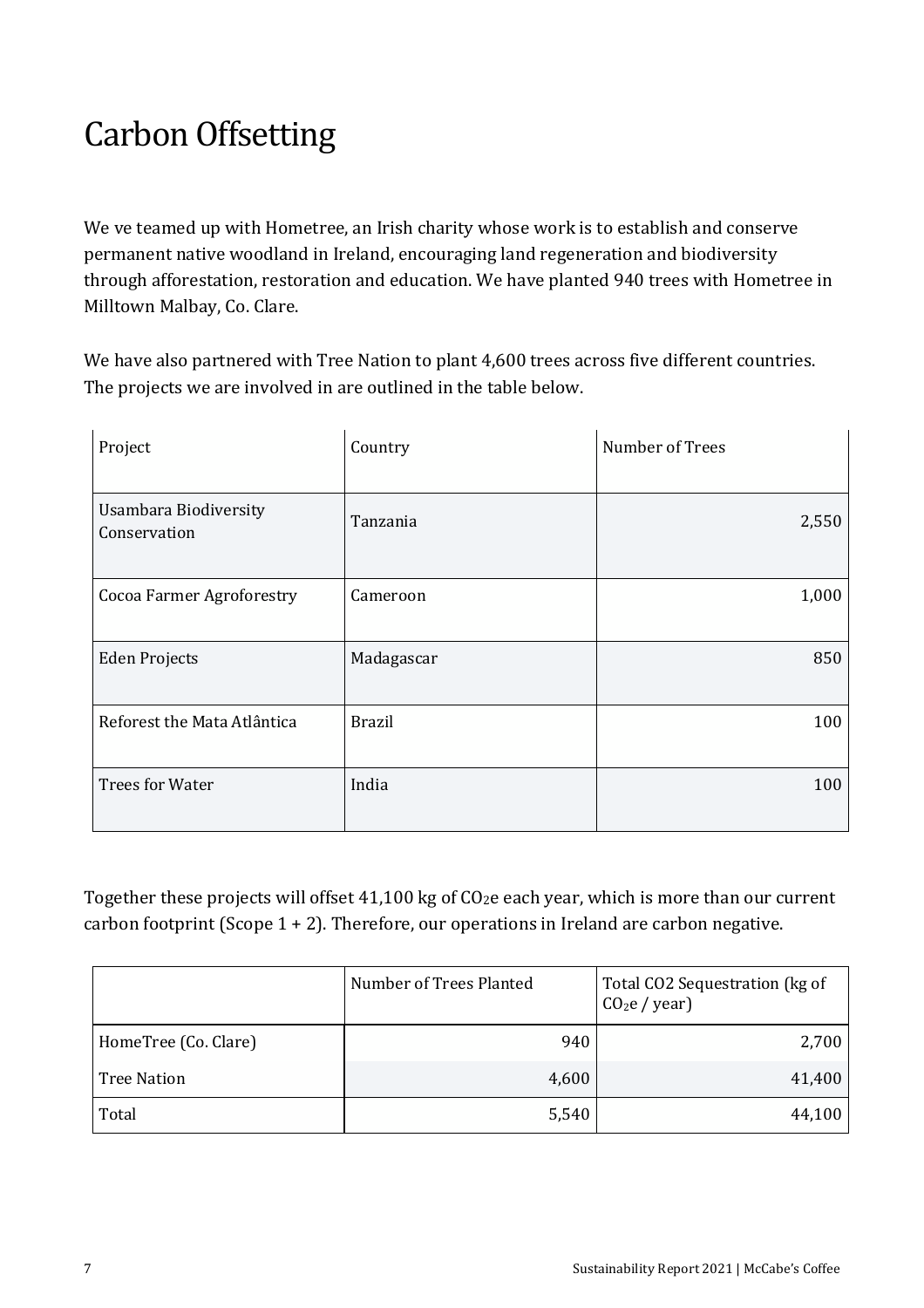You can view our profile on TreeNation [here,](https://tree-nation.com/profile/impact/stephen-mccabe) and our interview on the HomeTree website [here.](https://www.hometree.ie/mccabes-coffee-ltd) All of the tree planting projects we are involved with have firm partnership contracts in place to ensure the trees are managed, protected and allowed to live out their natural lives.

# Metrics and Targets

Despite our operations here being carbon negative through our offsetting projects, we intend to reduce our emissions even further. In order to track our decarbonisation progress as the business grows, we have created a carbon intensity metric. This value is calculated by dividing the Scope 1 + 2 emissions by the quantity of green coffee processed in a given year. The carbon intensity values for the past three years are outlined below.

|                                                                 | 2019    | 2020    | 2021    |
|-----------------------------------------------------------------|---------|---------|---------|
| Scope $1 + 2$ Emissions (kg)<br>CO <sub>2</sub> e               | 35,616  | 35,811  | 38,709  |
| Green Coffee Processed (kg)                                     | 122,580 | 104,700 | 117,904 |
| Carbon Intensity<br>( $kg CO2e / kg$ green coffee<br>processed) | 0.29    | 0.34    | 0.37    |

The carbon intensity of our operations increased slightly in 2021. This is likely due to the impacts of COVID-19 on our operations. For example, delivery vans operating at lower capacities, increasing the amount of CO2e released per bag of coffee delivered.

We have set a target to reduce our carbon intensity to 0.25 kg of CO<sub>2</sub>e per kg of green coffee by the end of 2022. This will be achieved by increasing operational efficiency and electrifying our delivery vehicles. Three vehicles have been changed to electric in 2022.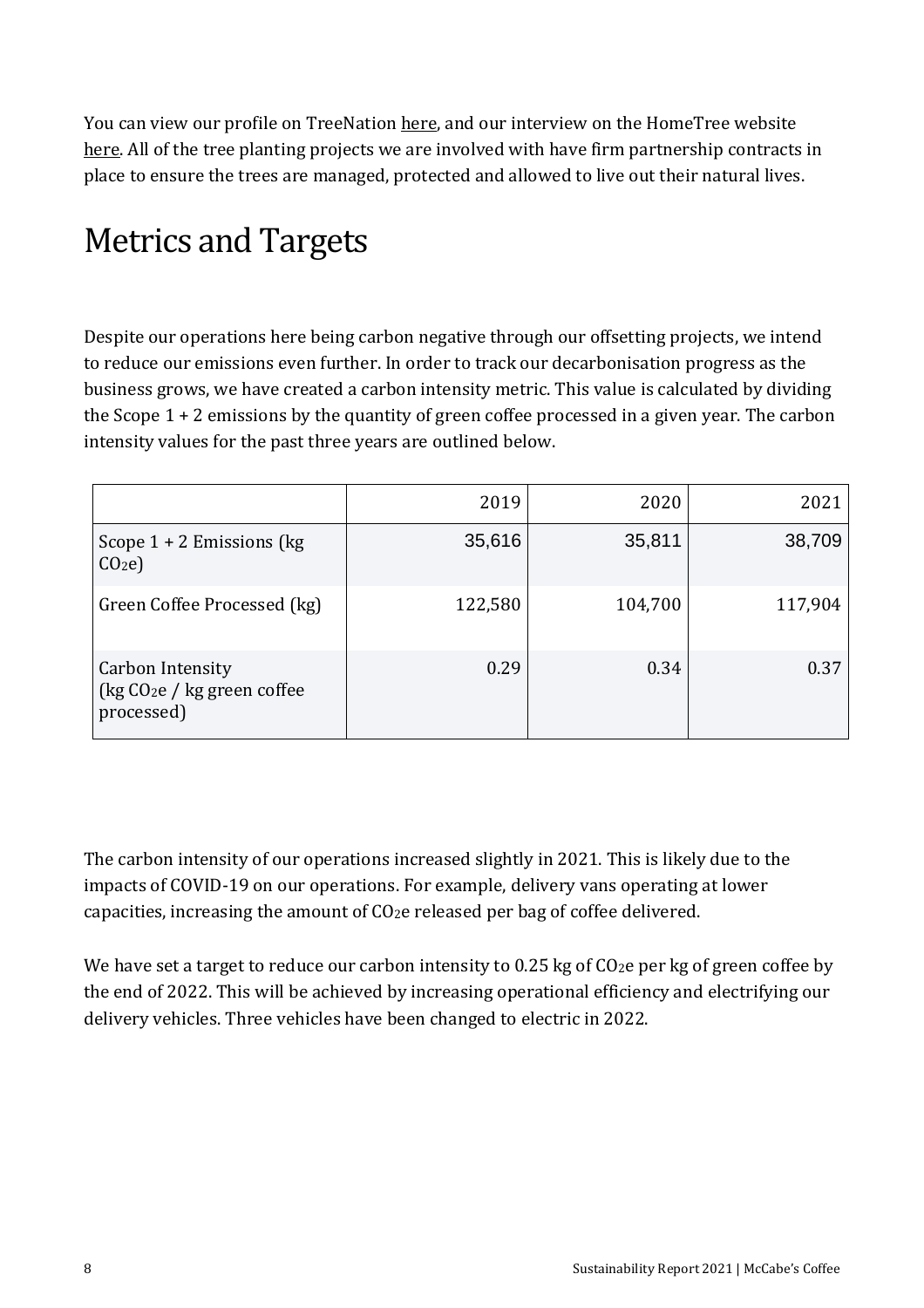## Supporting Coffee Farmers

Sustainability goes beyond just environmental concerns. The farmers who grow our coffee must receive a fair price. We have built close relationships with these farmers over the years, visiting when we can and contacting them each year to agree on a price that is fair.

- 1. The price paid to the farmer or farmers in a cooperative must be a minimum of 20% more than the Fairtrade price.
- 2. Typical daily payment for pickers must at least match the legal minimum daily wage.
- 3. Water, sanitation, and accommodation must be provided on the farms
- 4. Confirmation that no underage workers work on the farms.

#### Achievements to Date

In 2019, we were the first Irish Coffee Roasters to offer a unique collection service of every bag of coffee we supply to our wholesale customers for recycling into plant boxes, watering cans, and park benches by Terracycle. Our roasting waste is also used as compost by Dun Laoghaire Rathdown Co. Council.

This circular economy approach is a sustainable alternative to the traditional linear model of create – consume – dispose. It keeps plastic in use for as long as possible, recovering and recycling it to extract value and regenerate it into new products. This model eliminates waste plastic into the environment and reduces the requirement for fossil feedstock in plastic production.

In 2022, we replaced three diesel delivery vans with electric cars. This will significantly reduce our carbon footprint as diesel consumption is our largest source of emissions.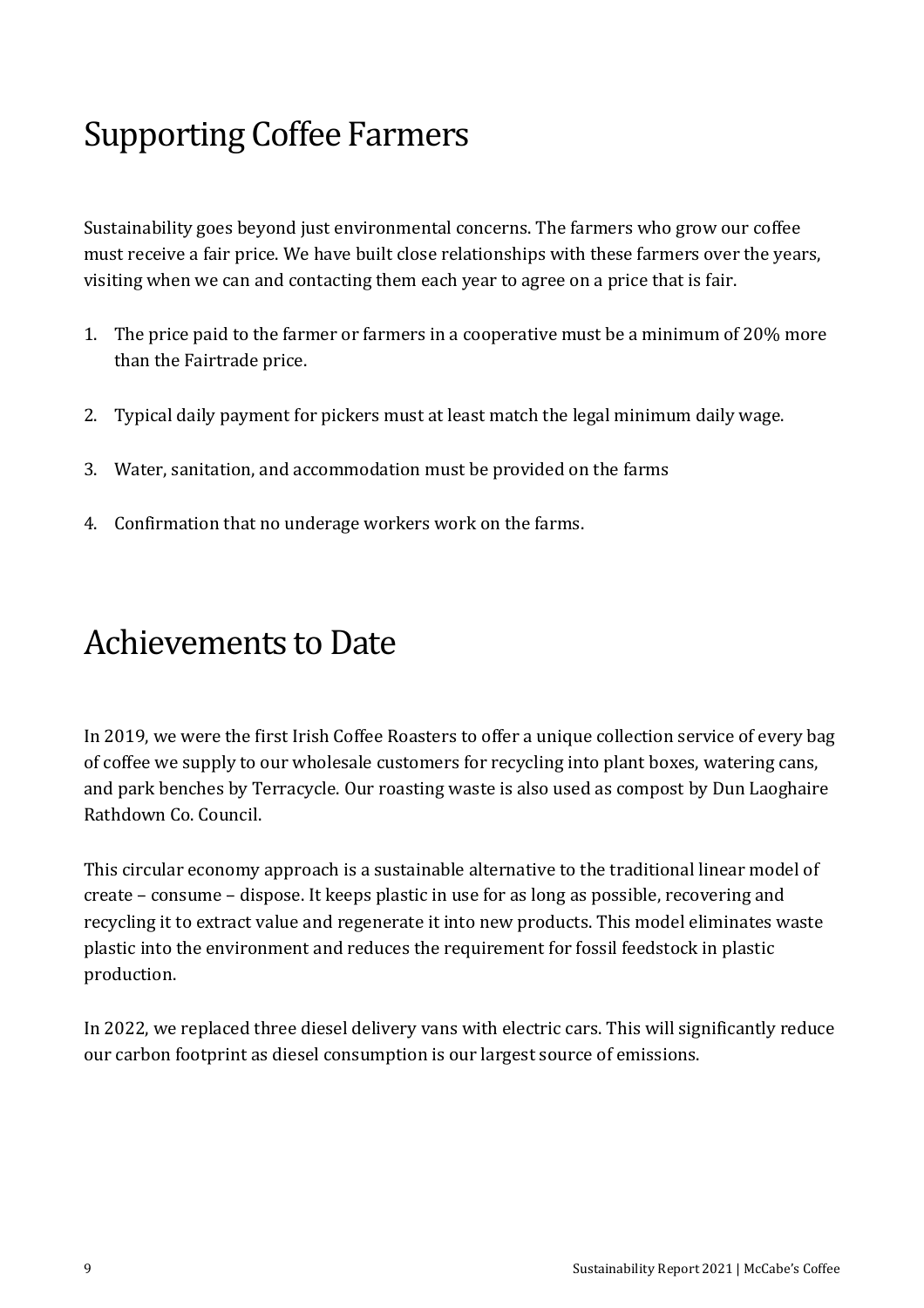### Future Plans

We are investigating the potential to install solar panels at our roastery in Wicklow. A solar system will reduce the amount of electricity we have to purchase from the grid each year, reducing our Scope 2 emissions. As we electrify our delivery fleet having access to onsite lowcarbon electricity will become even more valuable.

We are increasing our organic coffee offer year on year. Organic coffees use no carbon rich fertilizers or insecticides and our typically from shade grown estates where flora and fauna can thrive.

Our retail tea packaging is now made from 100% recyclable material confirmed by RePak. In 2022, we will be trialing this material in out catering bags and we also plan to introduce 2 lines of coffees in reusable containers.

Our next challenge will be to investigate the climate risk faced by the farmers who grow our coffee. The tropical regions where coffee grows will be disproportionately affected by the impacts of climate change such as extreme weather events and drought. We can support coffee farmers by helping them implement climate change adaptation strategies such as incorporating shades trees into their coffee plantations to protect against extreme weather and high temperatures.